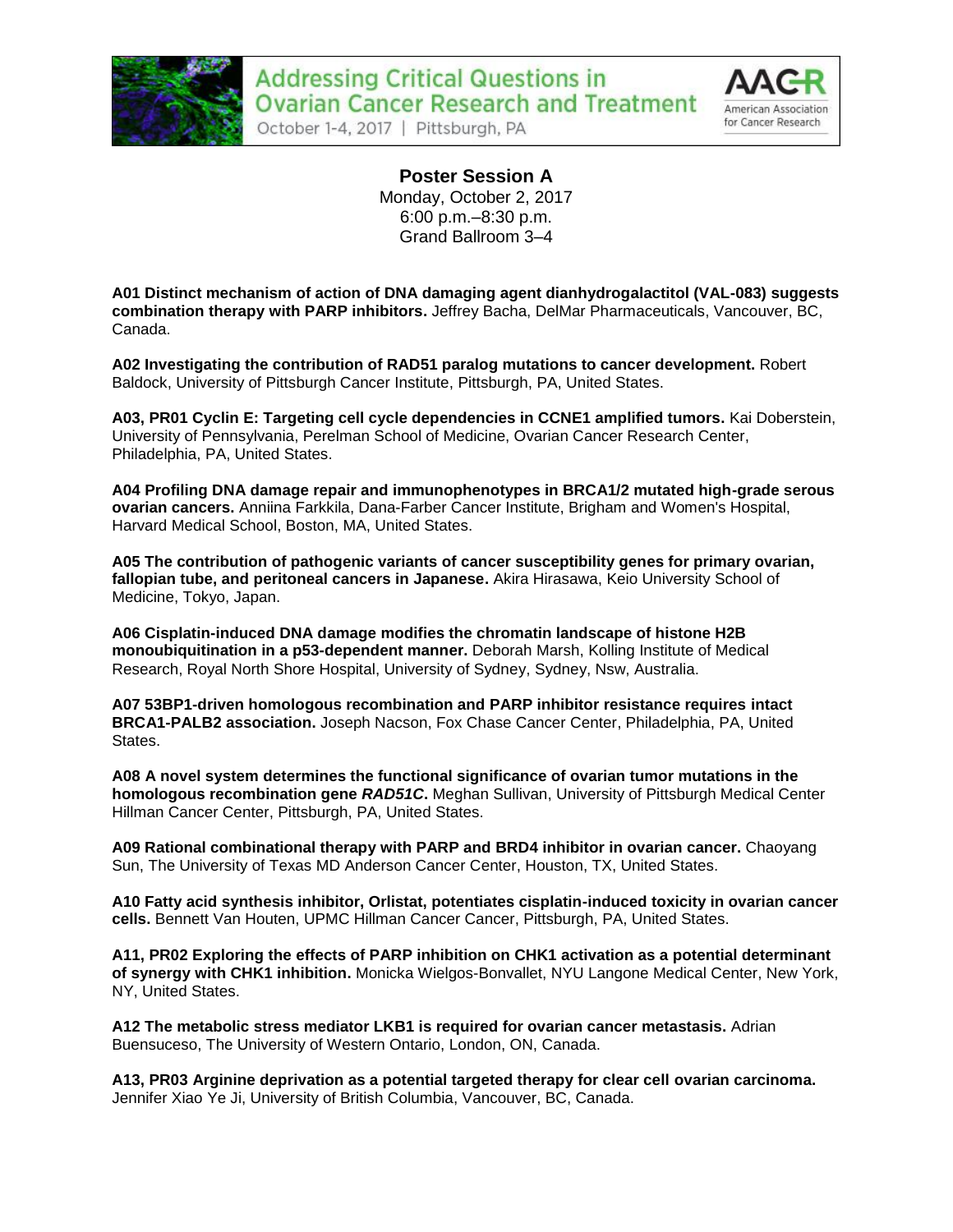



**Poster Session A** Monday, October 2, 2017 6:00 p.m.–8:30 p.m. Grand Ballroom 3–4

**A14** *TP53* **missense mutations associate with different metabolic pathways.** Linda Kelemen, Medical University of South Carolina, Charleston, SC, United States.

**A15 Fatty acid binding protein 4 is indispensable for ovarian cancer metastasis.** Abir Mukherjee, University of Chicago, Chicago, IL, United States.

**A16 COL11A1 confers cisplatin resistance through fatty acid oxidation in ovarian cancer cells.**  Miran Rada, Albany Medical College, Albany, NY, United States.

**A17 NUAK1 acts as a growth suppressor in epithelial ovarian cancer.** Trevor Shepherd, Western University, London, ON, Canada.

**A18 Metabolomic analysis of ovarian cancer risk in the Nurses' Health Studies: Metabolite associations are more pronounced in non-serous tumors.** Oana Zeleznik, Channing Division of Network Medicine, Brigham and Women's Hospital and Harvard Medical School, Boston, MA, United States.

**A19, PR04 Tumor-derived indoleamine 2,3- dioxygenase regulates density of tumor infiltrating CD8+ T cells and myeloid-derived suppressor cells in a murine model of ovarian cancer.** Adaobi Amobi, Roswell Park Cancer Institute, Buffalo, NY, United States.

**A20 Claudin-4 regulates ovarian tumor cell response to the microenvironment.** Heidi Baumgartner, University of Colorado Denver - AMC, Aurora, CO, United States.

**A21 Computational methods and novel** *in vitro* **model elucidate a therapeutic target against ovarian cancer metastasis.** Molly Carroll, University of Wisconsin-Madison, Madison, WI, United States.

**A22 Functional analysis of PGE<sup>2</sup> pathway members EP4 and MRP4 in ovarian cancer.** Mc Millan Ching, University of Maryland School of Medicine, Baltimore, MD, United States.

**A23 Neuropilin-1 expression on regulatory T cells in ovarian cancer.** Anthony Cillo, University of Pittsburgh, Pittsburgh, PA, United States.

**A24 Ovarian cancer cells convert tissue specific normal stromal cells into tumor-promoting carcinoma-associated mesenchymal stem cells through epigenetic reprogramming.** Lan Coffman, University of Pittsuburgh, Pittsburgh, PA, United States.

**A25 Tissue transglutaminase interacts with Frizzled 7 in ovarian cancer stem cells.** Salvatore Condello, Northwestern University, Chicago, IL, United States.

**A26 PTEN and colonization of the ovary in metastasis of fallopian tube-derived ovarian cancer.**  Matthew Dean, University of Illinois - Chicago, Chicago, IL, United States.

**A27, PR05 Nicotinamide N-methyltransferase metabolically reprograms the stroma to promote ovarian cancer metastasis.** Mark Eckert, University of Chicago, Chicago, IL, United States.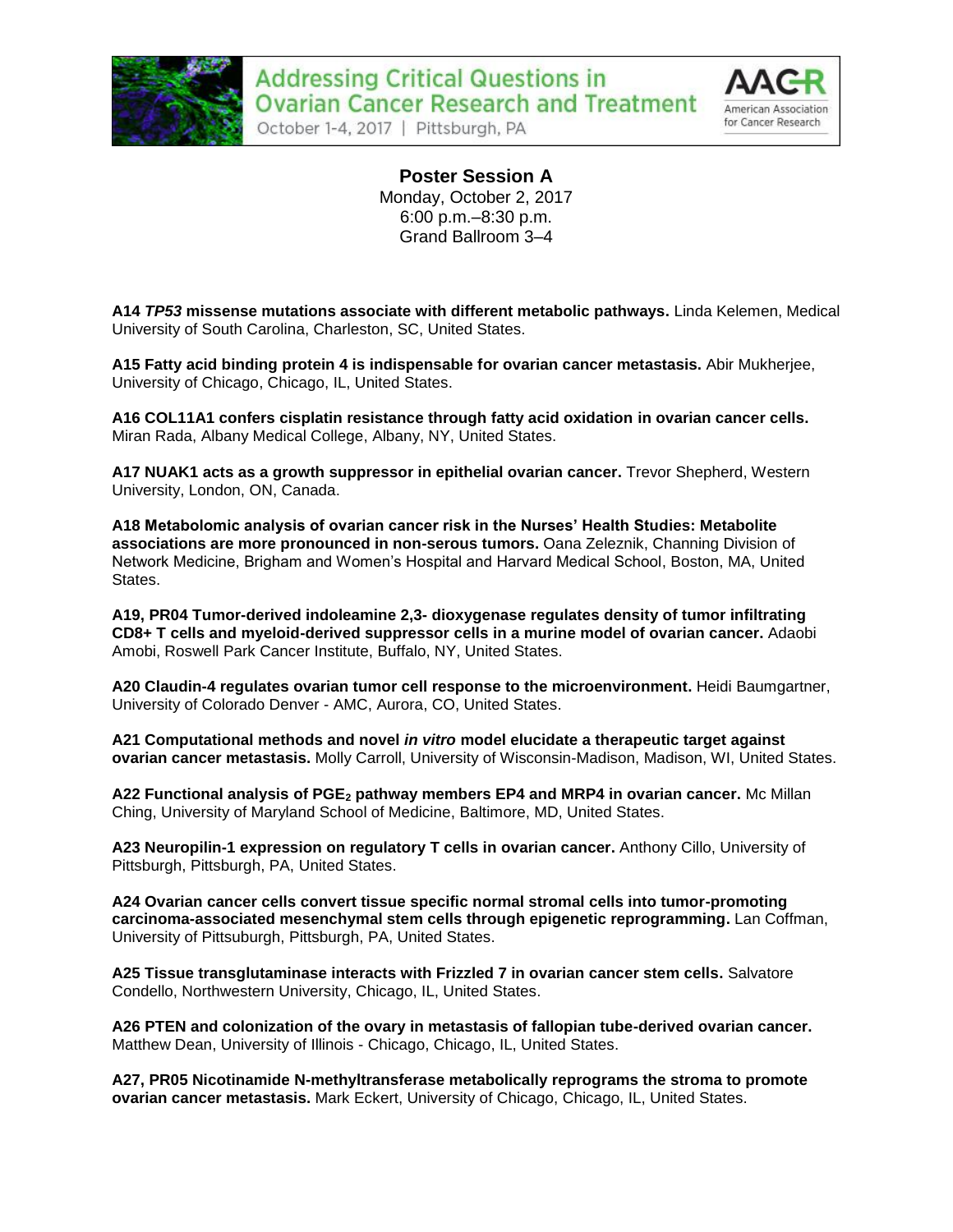



**Poster Session A** Monday, October 2, 2017 6:00 p.m.–8:30 p.m. Grand Ballroom 3–4

**A28 Beta-escin inhibits ovarian cancer metastasis by targeting the tumor microenvironment.** Hilary Kenny, University of Chicago, Chicago, IL, United States.

**A29 Effects of lysophosphatidic acid on ovarian cancer metastatic dissemination.** Yuliya Klymenko, University of Notre Dame, Notre Dame, IN, United States.

**A30 Autotaxin-induced miRNA exportation and associated mechanisms contributing to tumorigenesis and immune modulation.** Sudeepti Kuppa, University of Georgia, Athens, GA, United States.

**A31 Mutant p53 increases integrin-ECM interactions in early HGSOC.** Laura Lecker, Barts Cancer Institute, London, United Kingdom.

**A32 Single cell RNAseq analysis of primary tumor and corresponding metastatic lesion in high grade serous ovarian cancer.** Annette Lee, Feinstein Institute, Manhasset, NY, United States.

**A33 Patient-specific evaluation of chemoresistance and tumor recurrence using ovarian cancer stem cell spheroids.** Geeta Mehta, University of Michigan, Ann Arbor, MI, United States.

**A34 Induction of a novel ETS1/FAK pathway in metastasizing ovarian cancer cells by the omental microenvironment primes them for metastatic colonization.** Anirban Mitra, Indiana University, Bloomington, IN, United States.

**A35 Ovarian cancer stem cells subvert tumor specific T cells by disrupting T cells metabolic fitness.** Feng Qian, Roswell Park Institute, Buffalo, NY, United States.

**A36 Hypoxic signaling in the tumor-mesothelial niche promotes collagen remodeling and ovarian cancer metastasis.** Erinn Rankin, Stanford University, Stanford, CA, United States.

**A37 Epigenetic modification of ovarian cancer immunogenicity.** Pavlina Spiliopoulou, Institute of Cancer Sciences, University of Glasgow, Glasgow, Scotland.

**A38 Modeling ascites-induced changes in peritoneal mechanobiology and ovarian cancer metastatic success.** M. Sharon Stack, University of Notre Dame, South Bend, IN, United States.

**A39 An integrated molecular and metabolic approach for harnessing early relapse and chemoresistance in ovarian cancer.** Marina Bagnoli, Fondazione IRCCS Istituto Nazionale dei Tumori, Milan, Italy.

**A40 Specific mutations in the D1-D2 linker region of VCP/p97 enhance ATPase activity and confer resistance to VCP inhibitors.** Prabhakar Bastola, University of Kansas Medical Center, Kansas City, KS, United States.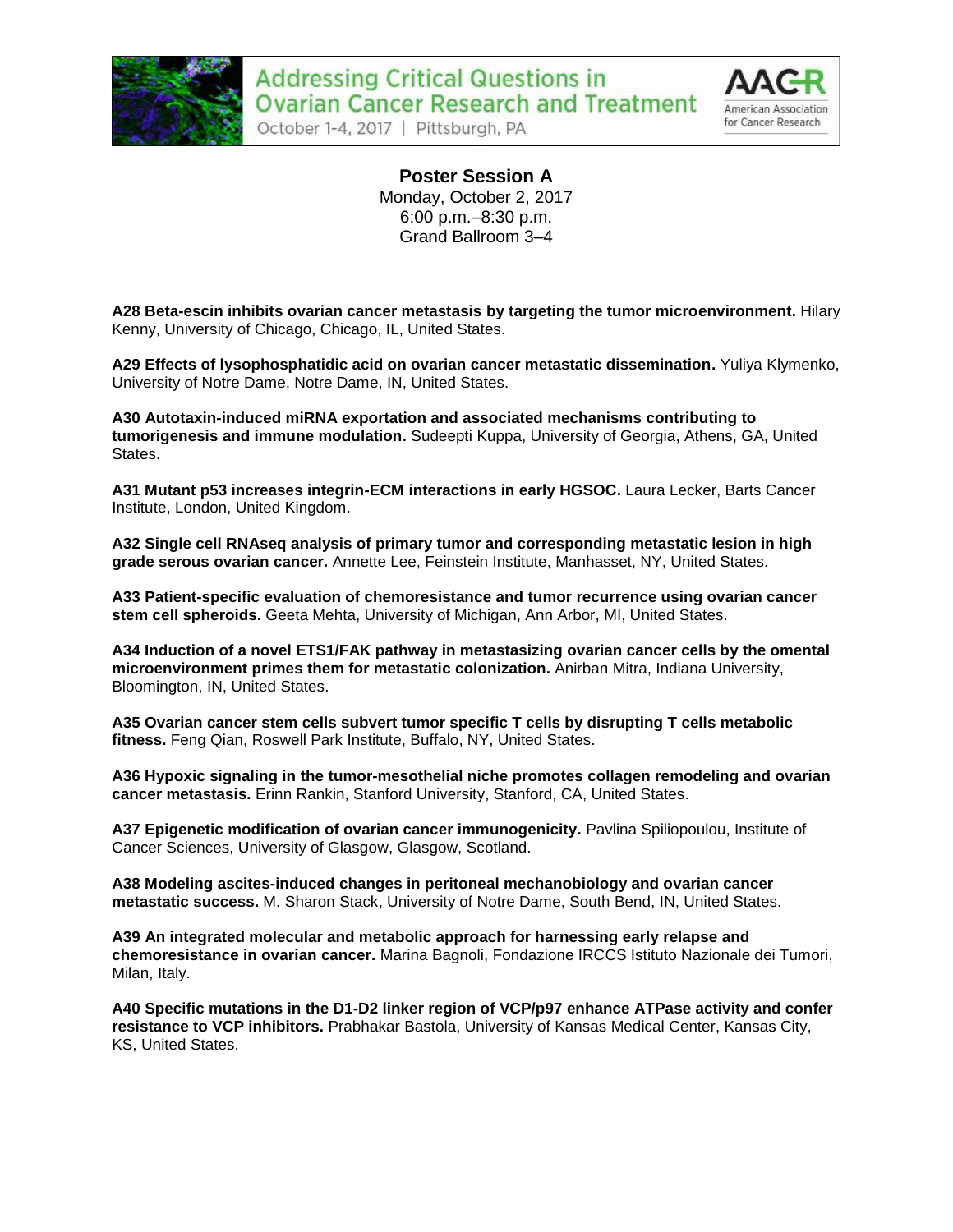



**Poster Session A** Monday, October 2, 2017 6:00 p.m.–8:30 p.m. Grand Ballroom 3–4

**A41 Ovarian cancer as an infectious disease: Targeting of mitochondrial activity to prevent and treat recurrent ovarian cancer.** Martina Bazzaro, University of Minnesota, Minneapolis, MN, United States.

**A42 TR3/NR4A1 as a therapeutic target for ovarian cancer.** Alicia Beeghly-Fadiel, Vanderbilt University Medical Center, Nashville, TN, United States.

**A43 Nucleotide excision repair proteins ERCC1 and XPC, and tumor-infiltrating lymphocytes are biomarkers of neoadjuvant platinum resistance in high grade serous ovarian cancer.** Nikola Bowden, Univeristy of Newcastle, Newcastle, Australia.

**A44 Chemical biology approach to phenotypic intra-tumor heterogeneity as a source of chemotherapy resistance in high-grade serous ovarian cancer.** Daria Bulanova, Institute for Molecular Medicine Finland, Helsinki, Finland.

**A45 Treatment patterns and outcomes among platinum-refractory/resistant ovarian cancer patients.** Jane Chang, Pfizer, New York, NY, United States.

**A46 Hsp90 regulates Twist1 expression through STAT3 to induce epithelial-mesenchymal transition in ovarian cancer.** Kay Chong, Yale University, New Haven, CT, United States.

**A47, PR06 ARIEL3: A phase 3, randomized, double-blind study of rucaparib vs pacebo following response to platinum-based chemotherapy for recurrent ovarian cancer (OC).** Robert Coleman, The University of Texas MD Anderson Cancer Center, Houston, TX, United States.

**A48 Cancer-selective targeting of ribosomal biogenesis in ovarian cancer.** Robert Cornelison, University of Virginia, Charlottesville, VA, United States.

**A49 FAK signaling supports platinum-resistant ovarian cancer stem cells.** Carlos Diaz Osterman, UCSD Moores Cancer Center, La Jolla, CA, United States.

**A50 EP4 receptor antagonism in paclitaxel-resistant ovarian clear cell carcinomas.** Cong Fan, University of Maryland School of Medicine, Baltimore, MD, United States.

**A51 FOXM1 inhibition by thiostrepton synergizes with olaparib by attenuating adaptive response in ovarian cancer cells.** Pingping Fang, The University of Kansas Medical Center, Kansas City, KS, United States.

**A52 Potassium channel activator Minoxidil (Rogaine) as a novel single-agent or combination therapy in ovarian cancer.** Saverio Gentile, Loyola University Chicago, Maywood, IL, United States.

**A53 Precision therapeutic targeting of DNA damage repair defects in ovarian cancer through molecular profiling of patient-derived tumor organoids.** Sarah Hill, Dana Farber Cancer Institute, Harvard Medical School, Boston, MA, United States.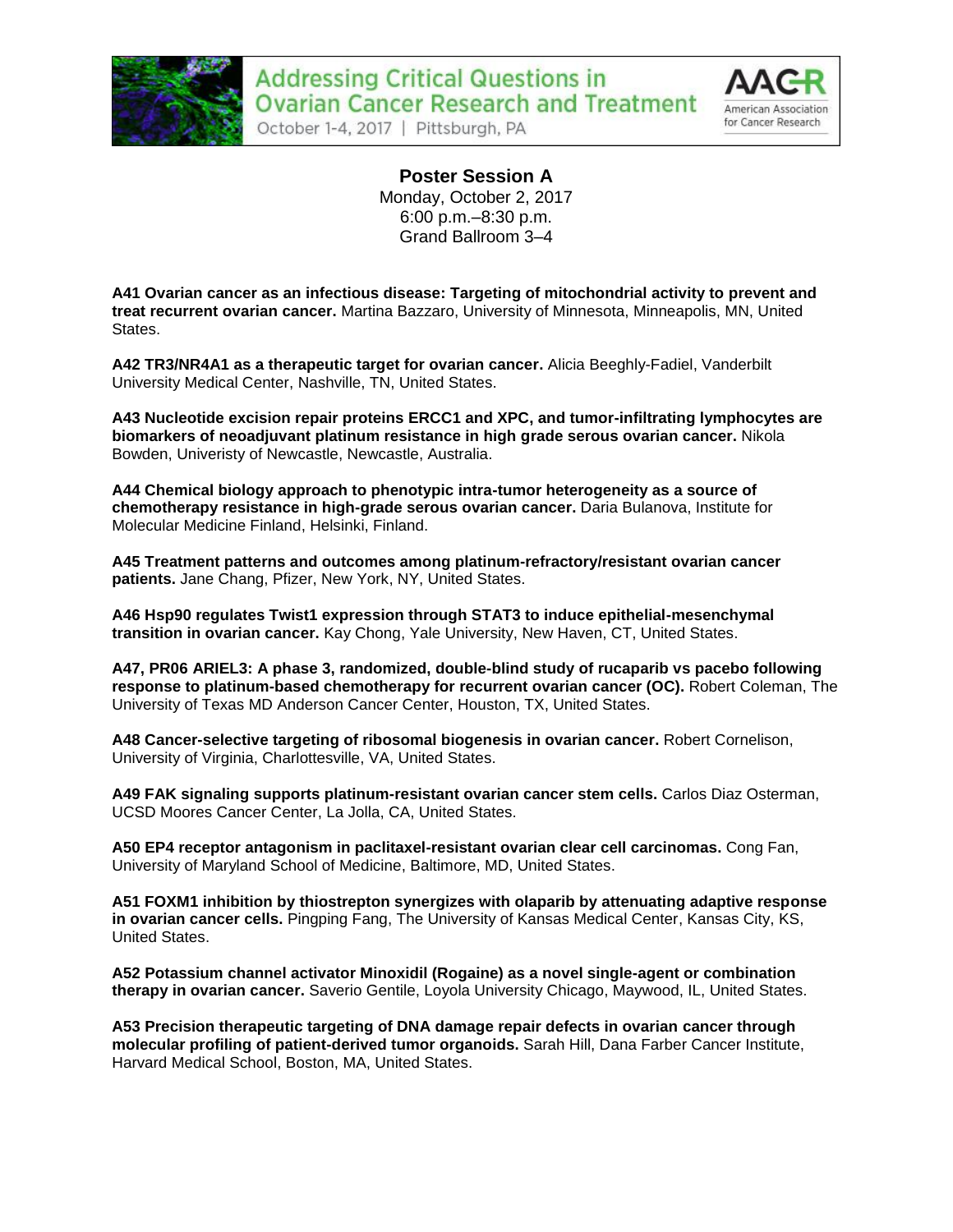



**Poster Session A** Monday, October 2, 2017 6:00 p.m.–8:30 p.m. Grand Ballroom 3–4

**A54 Generation and characterization of a novel panel of platinum resistant HGSOC models.**  Joseph Hoare, Barts Cancer Institute, QMUL, London, United Kingdom.

**A55, PR07 Combined MEK and BCL-2/X<sup>L</sup> inhibition as a potential drug combination for the treatment of high-grade serous ovarian cancer.** Claudia Iavarone, Department of Cell Biology, Ludwig Center at Harvard, Harvard Medical School, Boston, MA, United States.

**A56 Development of a cloud-based machine learning system (CLOBNET) to predict platinum resistance in high-grade serous ovarian cancer.** Veli-Matti Isoviita, University of Helsinki, Helsinki, Finland.

**A57 Drug sensitivity and resistance testing (DSRT) of clinically important compounds on primary ovarian cancer cell lines.** Katja Kaipio, University of Turku, Department of Pathology and Forensic Medicine, Turku, Finland.

**A58 Transcription factor SREBP2 mediates ovarian cancer drug resistance and recurrence.** Galina Karashchuk, Department of Pathology, Rhode Island Hospital and Alpert Medical School of Brown University, Providence, RI, United States.

**A59 Polyploid embryonic-like cancer stem cells, tumor origin, and therapeutic resistance.** Jinsong Liu, The University of Texas MD Anderson Cancer Center, Houston, TX, United States.

**A60 Drug resistance and phenotype of 2D- and 3D-cultured ovarian cancer patient samples.**  Danielle Llaneza, University of Virginia, Charlottesville, VA, United States.

**A61 Ascites-derived and tissue-derived ovarian cancer cell primary 3D cultures aimed for personalized medicine.** Yoshiko Nanki, Keio University School of Medicine, Tokyo, Japan.

**A62 ALDH1a1 as a target in ovarian cancer stem cells.** Nkechiyere Nwani, Northwestern University, Chicago, IL, United States.

**A63 Estrogen receptor signaling in fallopian tube epithelia of BRCA mutation carriers.** Sophia George, Sylvester Comprehensive Cancer Center, Miami, FL, United States.

**A64 Oxidative stress via inhibition of the mitochondrial electron transport and Nrf-2-mediated antioxidative response regulate the cytotoxic activity of plumbagin and related compounds.** Manish Patankar, UW-Madison, Madison, WI, United States.

**A65 Combination of a thioxodihydroquinazolinone compound with cisplatin eliminates ovarian cancer stem cell-like cells (CSC-LCs) and shows preclinical potential.** Wei Qian, University of Pittsburgh, Pittsburgh, PA, United States.

**A66 The tissue transglutaminase 2–fibronectin protein complex: A new target in ovarian cancer.**  Livia Sima, Feinberg School of Medicine, Northwestern University, Chicago, IL, United States.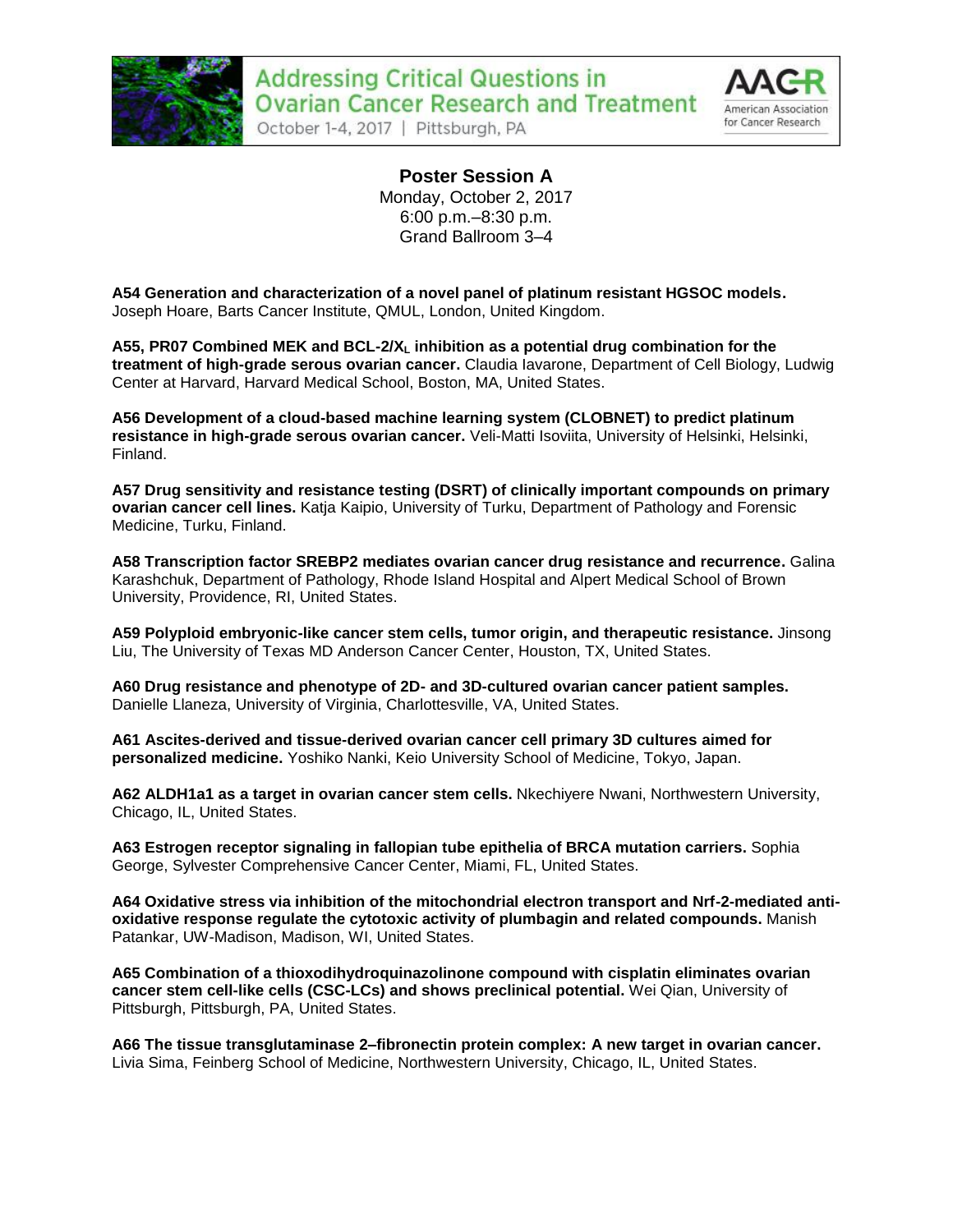



**Poster Session A** Monday, October 2, 2017 6:00 p.m.–8:30 p.m. Grand Ballroom 3–4

**A67 Effects of the atypical PKC-ι inhibitor ICA-1 on ovarian cancer proliferation and survival.**  Tracess Smalley, University of South Florida, Tampa, FL, United States.

**A68 Stabilization of SNAIL by USP-1 mediates chemoresistance and cell plasticity in epithelial ovarian cancer.** Maura Sonego, CRO Aviano, IRCCS, National Cancer Institute, Aviano, PN, Italy.

**A69 High-throughput screening of primary ovarian cancer 3D organoids identifies patient-specific sensitivities.** Alice Soragni, UCLA, Los Angeles, CA, United States.

**A70 Metformin alters the gut microbiota of ovarian cancer patients treated with carboplatin/paclitaxel chemotherapy and enhances sensitivity in resistant tumors.** Dana Walsh, Mayo Clinic, Rochester, MN, United States.

**A71 Prospective collection and genomic analysis of serial blood and tissue samples from patients with ovarian cancer treated with neoadjuvant chemotherapy.** Elizabeth Stover, Dana-Farber Cancer Institute, Boston, MA, United States.

**A72 PARP vs PARG: exploring Poly (ADP-ribose) glycohydrolase inhibitors in the context of high grade serous ovarian cancer.** Stephen Taylor, Manchester Cancer Research Centre, Manchester, United Kingdom.

**A73 Mechanism of tumor suppressor miRNA let-7 downregulation in ovarian cancer: The epithelial-mesenchymal transition factor Snail is associated with stemness and represses let-7.**  Julia Unternaehrer-Hamm, Loma Linda University, Loma Linda, CA, United States.

**A74 Identification of novel targetable resistance mechanisms and candidate clinical response biomarkers in drug-resistant ovarian cancer, following single agent and combination chemotherapy.** Aparajitha Vaidyanathan, University of Dundee, Ninewells Hospital & Medical School, Dundee, United Kingdom.

**A75 Applying precision medicine to ovarian cancer: Proof-of-principle for a "molecular second look".** John Martignetti, Icahn School of Medicine at Mount Sinai, New York, NY, United States.

**A76 Immunological changes following intraperitoneal administration of a formulated IL-12 plasmid in combination with standard neoadjuvant chemo in newly diagnosed advanced stage ovarian cancer patients.** Khursheed Anwer, Celsion Corporation, Lawrenceville, NJ, United States.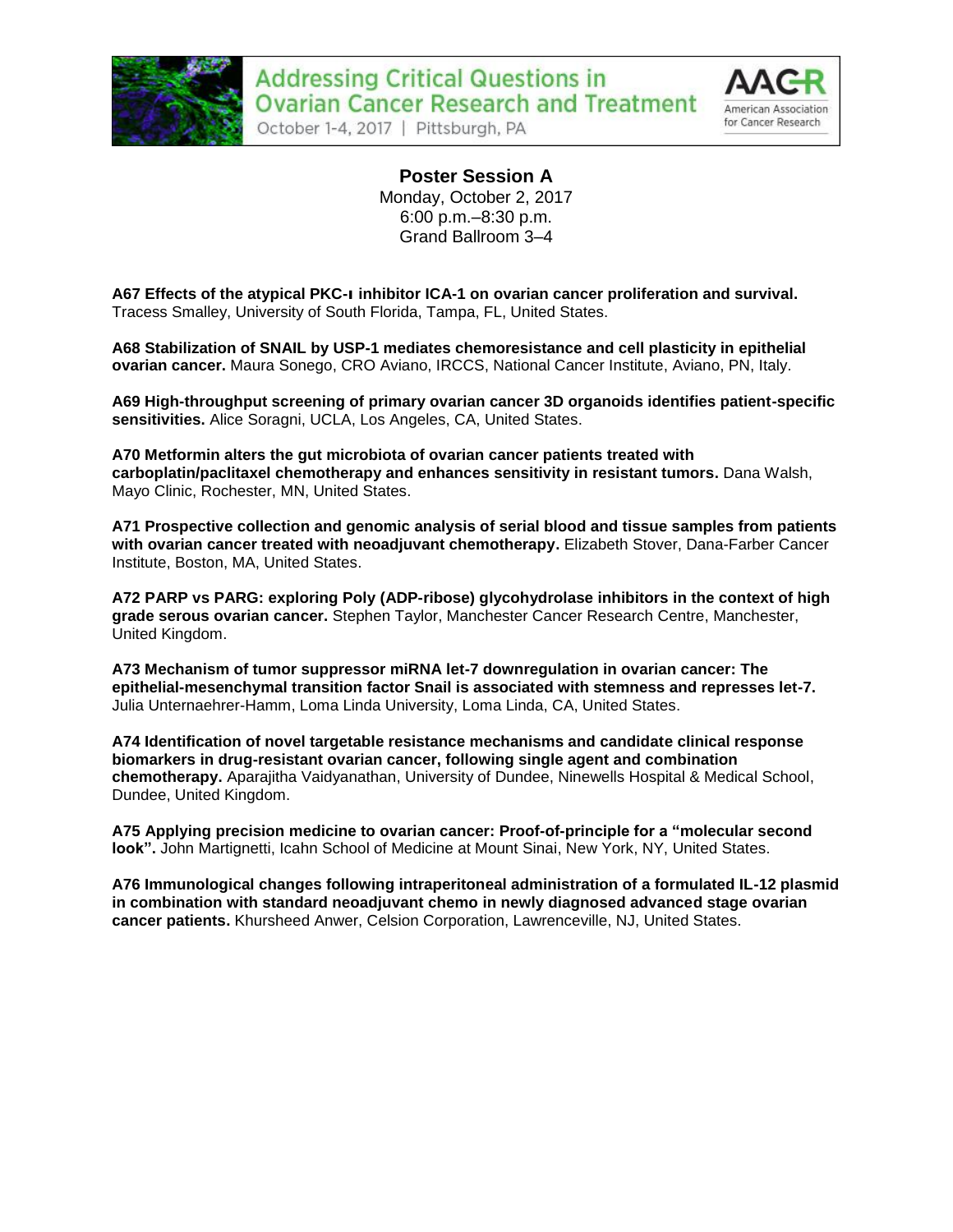



**Poster Session B** Tuesday, October 3, 2017 12:30 p.m.–3:00 p.m. Grand Ballroom 3–4

**B01 Gene expression network based identification of drugs targeting advanced ovarian cancer.**  Sarah Walker, Dana-Farber Cancer Institute, Boston, MA, United States.

**B02 Influence of germline BRCA mutation on response to oral cyclophosphamide in relapsed heavily pre-treated ovarian cancer.** Pavlina Spiliopoulou, Beatson West of Scotland Cancer Centre, Glasgow, Scotland.

**B03 Targeting the KIF11/KIF15/TPX2 axis to develop new therapies for ovarian cancer.** Rebecca Wates, University of Kansas Medical Center, Kansas City, KS, United States.

**B04 The bromodomain inhibitor INCB054329 enhances olaparib response in ovarian cancer cells by reducing homologous recombination efficiency.** Andrew Wilson, Vanderbilt University Medical Center, Nashville, TN, United States.

**B05 Cloning and vulnerability of intrinsically resistant subset of ovarian cancer stem cells.**  Jingzhong Xie, University of Houston, Houston, TX, United States.

**B06, PR08 Longitudinal sampling of ctDNA reveals actionable mutations to optimize treatment of patients with high-grade serous ovarian cancer.** Kaiyang Zhang, University of Helsinki, Helsinki, Finland.

**B07 Targeting DAB2IP in ovarian cancer stem cells.** Xingyue Zong, Indiana University, Bloomington, IN, United States.

**B08 Urinary PGE-M levels and risk of ovarian cancer.** Mollie Barnard, Harvard T.H. Chan School of Public Health, Boston, MA, United States.

**B09 IGF axis plays apivotal role in the ovulation-induced malignant transformation of fallopian tube fimbrial epithelial cells.** Tang-Yuan Chu, Department of Obstetrics & Gynecology, Buddhist Tzu Chi General Hospital,Tzu Chi University, Huilen, Taiwan.

**B10, PR09 Derivation and validation of a serum diagnostic test for ovarian cancer using miRNAseq.** Kevin Elias, Brigham and Women's Hospital, Boston, MA, United States.

**B11 Antibody-conjugated cardiac glycosides: Potent agents for treatment of ovarian cancer.**  Manish Patankar, University of Wisconsin - Madison, Madison, WI, United States.

**B12 Differences in neoplastic transformation potential between OSE and FTE.** Sophia George, University of Miami, Sylvester Comprehensive Cancer Center, Miami, FL, United States.

**B13 Type II diabetes, related traits, and ovarian cancer risk: A Mendelian randomization analysis.**  Holly Harris, Fred Hutchinson Cancer Research Center, Seattle, WA, United States.

**B14 IGF axis proteins are the main carcinogens in ovulatory follicular fluid: Evidences from a mammary fat pad tumorigenesis model.** Hsuan-Shun Huang, Center of Gynecological Cancers, Dep. of Research, Buddhist Tzu Chi General Hospital, Huilen, Taiwan.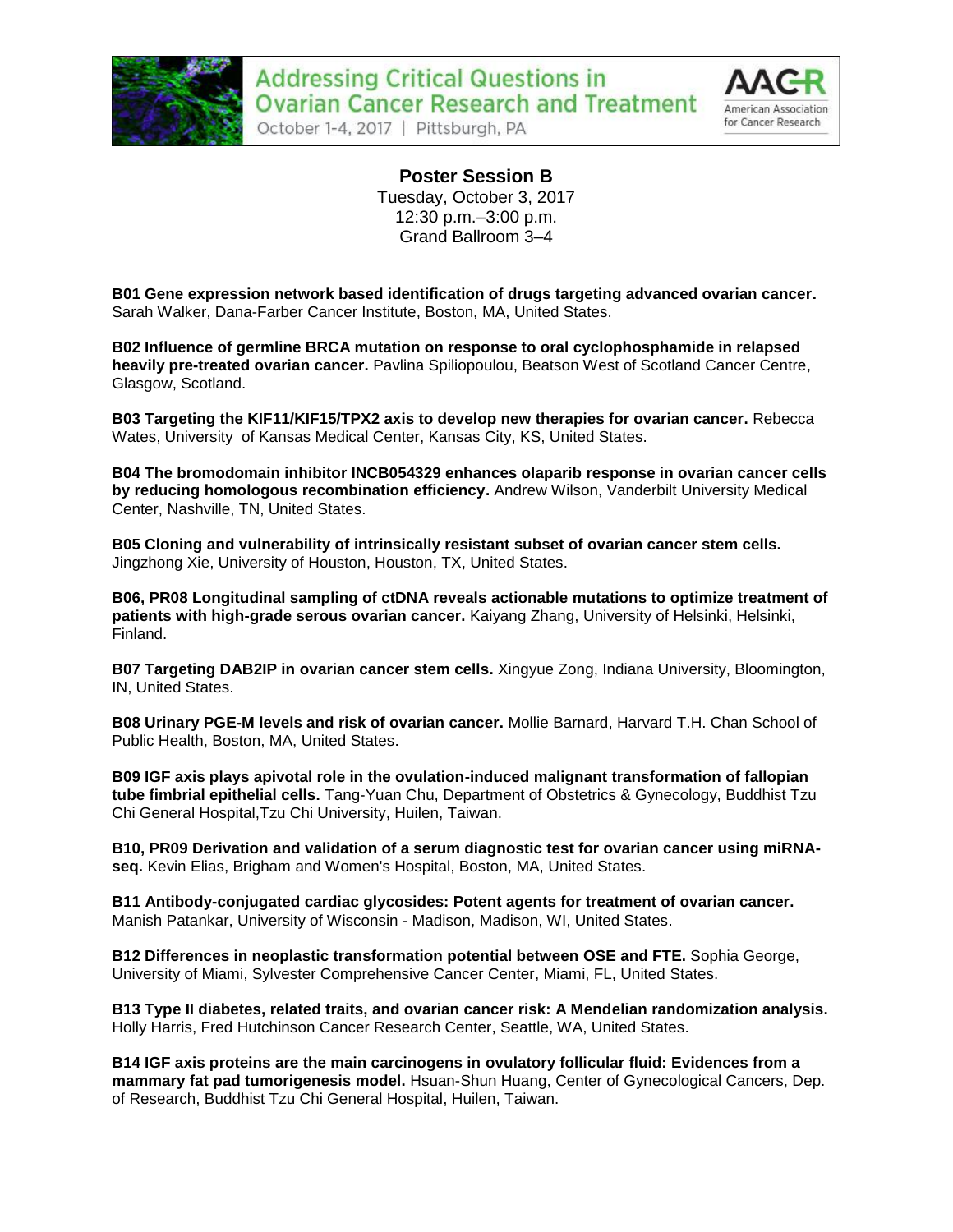



**Poster Session B** Tuesday, October 3, 2017 12:30 p.m.–3:00 p.m. Grand Ballroom 3–4

**B15 A cancer specific detection of serum CA125 improves differential diagnosis of epithelial ovarian cancer from benign conditions.** Kaisa Huhtinen, University of Turku, Turku, Finland.

**B16 The effects of estrogen-progestin combined hormone therapy on risk of ovarian cancer.** Alice Lee, California State University, Fullerton, Fullerton, CA, United States.

**B17 Differential protein expression patterns in vaginal swabs of patients with high-grade serous ovarian cancer.** Danielle Llaneza, University of Virginia, Charlottesville, VA, United States.

**B18, PR10 Breastfeeding protects against epithelial ovarian cancer: Results of the HOPE Study.**  Francesmary Modugno, University of Pittsburgh, Pittsburgh, PA, United States.

**B19 Genome-wide association study of cancer antigen 125.** Naoko Sasamoto, Brigham and Women's Hospital, Boston, MA, United States.

**B20 Simultaneous measurement of 92 serum protein biomarkers for the development of a multiprotein classifier for ovarian cancer detection.** Amy Skubitz, University of Minnesota, Minneapolis, MN, United States.

**B21 C-reactive protein and ovarian cancer risk in the Ovarian Cancer Cohort Consortium.** Shelley Tworoger, Moffitt Cancer Center, Tampa, FL, United States.

**B22 Capturing L1 retrotransposon-mediated DNA transductions in endometriosis associated ovarian cancers as a way to track tumor development.** Zhouchunyang Xia, University of British Columnbia, Vancouver, BC, Canada.

**B23 The evolution of estrogen receptor signaling in the progression of endometriosis to endometriosis-associated ovarian cancer.** Michelle Boisen, Magee-Womens Hospital of UPMC, Pittsburgh, PA, United States.

**B24, PR11 The driver mutational landscape of ovarian squamous cell carcinomas arising in mature cystic teratoma.** Darren Ennis, Institute of Cancer Sciences, University of Glasgow, Glasgow, United Kingdom.

**B25 Hormone receptor expression and response in ovarian tumors of low malignant potential.**  Sarah Taylor, University of Pittsburgh, Pittsburgh, PA, United States.

**B26 Immune-active microenvironment in SCCOHT: rationale for therapy with immune checkpoint blockade.** Elke Van Oudenhove, New York University School of Medicine, New York, NY, United States.

**B27 Proteomics identifies CT45 as a mediator of chemosensitivity and immunotherapy target in ovarian cancer.** Marion Curtis, University of Chicago, Chicago, IL, United States.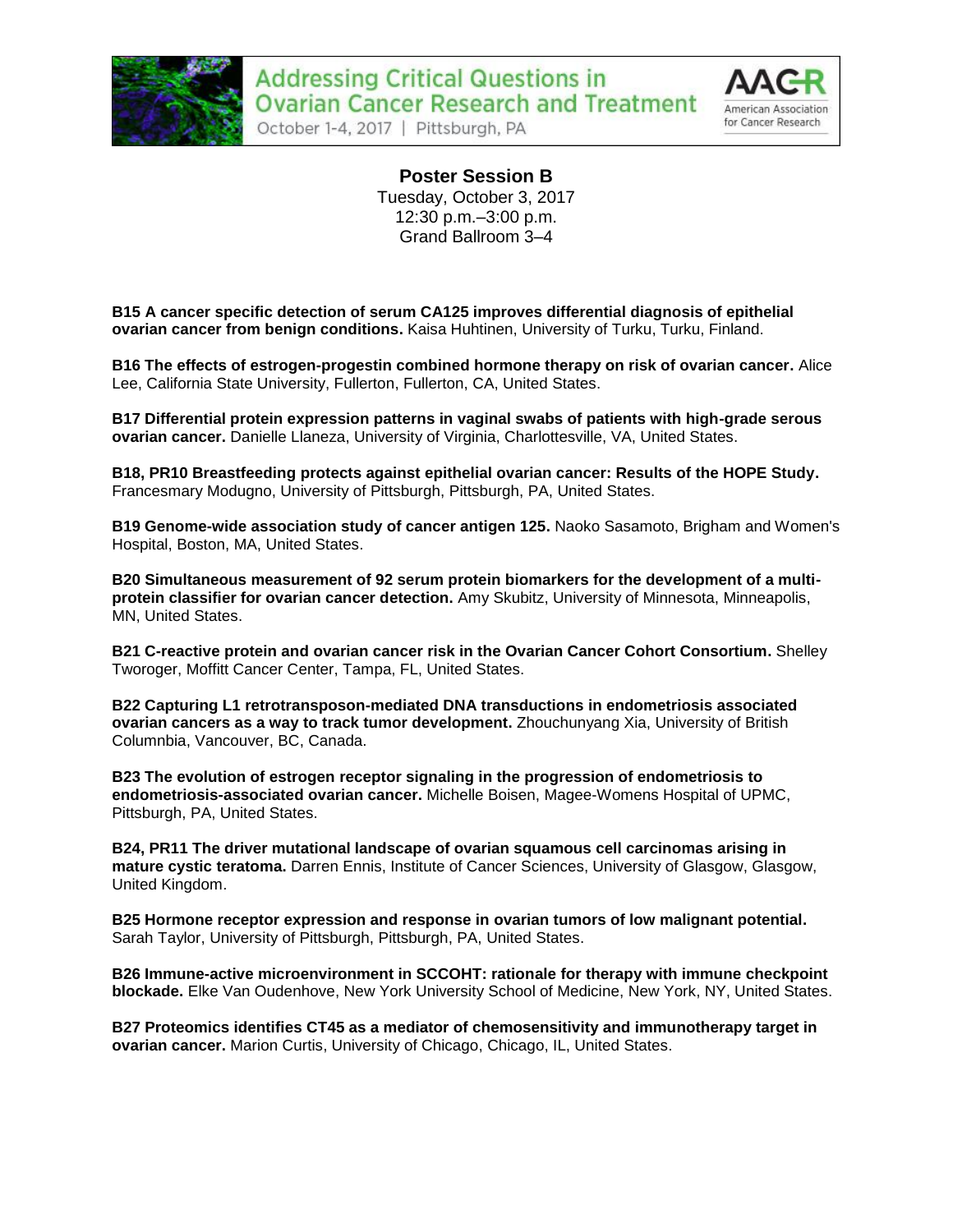



**Poster Session B** Tuesday, October 3, 2017 12:30 p.m.–3:00 p.m. Grand Ballroom 3–4

**B28 Targeting the tumor associated carbohydrate antigen STn with humanized anti-Sialyl-Tn monoclonal antibody-drug conjugates inhibits ovarian cancer tumor growth in vitro and in vivo.**  Daniel Dransfield, Siamab Therapeutics, Newton, MA, United States.

**B29 Cisplatin is pro-immunogenic and promotes intrinsic and reactive immune suppression in inflamed and non-inflamed ovarian cancer mouse models.** Shannon Grabosch, Magee-Womens Hospital of UPMC, Pittsburgh, PA, United States.

**B30 Oncolytic adenovirus infection leads to contact-dependent activation of Natural Killer cells and augments virotherapy effectiveness for ovarian cancer.** Elaine Leung, Institute of Cancer Sciences, Glasgow, United Kingdom.

**B31 Tumor intrinsic B7-H3 regulates drug resistance, metabolism and pathogenesis in ovarian cancer.** Luciana Madeira da Silva, University of South Alabama, Mobile, AL, United States.

**B32 Myeloid derived suppressor cell depletion augments antitumor activity in ovarian cancer.**  Ramandeep Rattan, Henry Ford Hospital, Detroit, MI, United States.

**B33 Neo-epitope peptide vaccines and immune checkpoint blockade in a new preclinical ovarian cancer model.** Malcolm Ross, University of Pittsburgh Medical Center, Pittsburgh, PA, United States.

**B34, PR12 Epigenetic reprograming promotes an immunogenic ovarian tumor microenvironment and synergizes with adoptive transfer of engineered T cells expressing NY-ESO-1 specific T cell receptors.** Li Shen, Roswell Park Cancer Institute, Buffalo, NY, United States.

**B35 Australian Ovarian Cancer Assortment Trial – Allocating ovarian cancer patients into clinical trials based on molecular profiling.** George Au-Yeung, Peter MacCallum Cancer Centre, Melbourne, Australia.

**B36 FOXM1 induces DNA replication stress, and its bidirectional gene partner RHNO1 participates in the DNA replication stress response, in high-grade serous ovarian cancer.** Carter Barger, University of Nebraska Medical Center, Omaha, NE, United States.

**B37 Prevention of epithelial ovarian cancer by eliciting P4/RIPK1-dependent necroptosis.** Benjamin Bitler, The University of Colorado, Aurora, CO, United States.

**B38 Synergistic effects of SHP2 and PI3K inhibitors in GAB2-overexpressing ovarian cancer.** Hiu Wing Cheung, Medical University of South Carolina, Charleston, SC, United States.

**B39 The origins of endometriosis associated cancers.** Dawn Cochrane, BC Cancer Agency, Vancouver, BC, Canada.

**B40 High-throughput screening of new potential targets for high-grade serous ovarian cancer treatment.** Jun Dai, Medicum, University of Helsinki, Helsinki, Finland.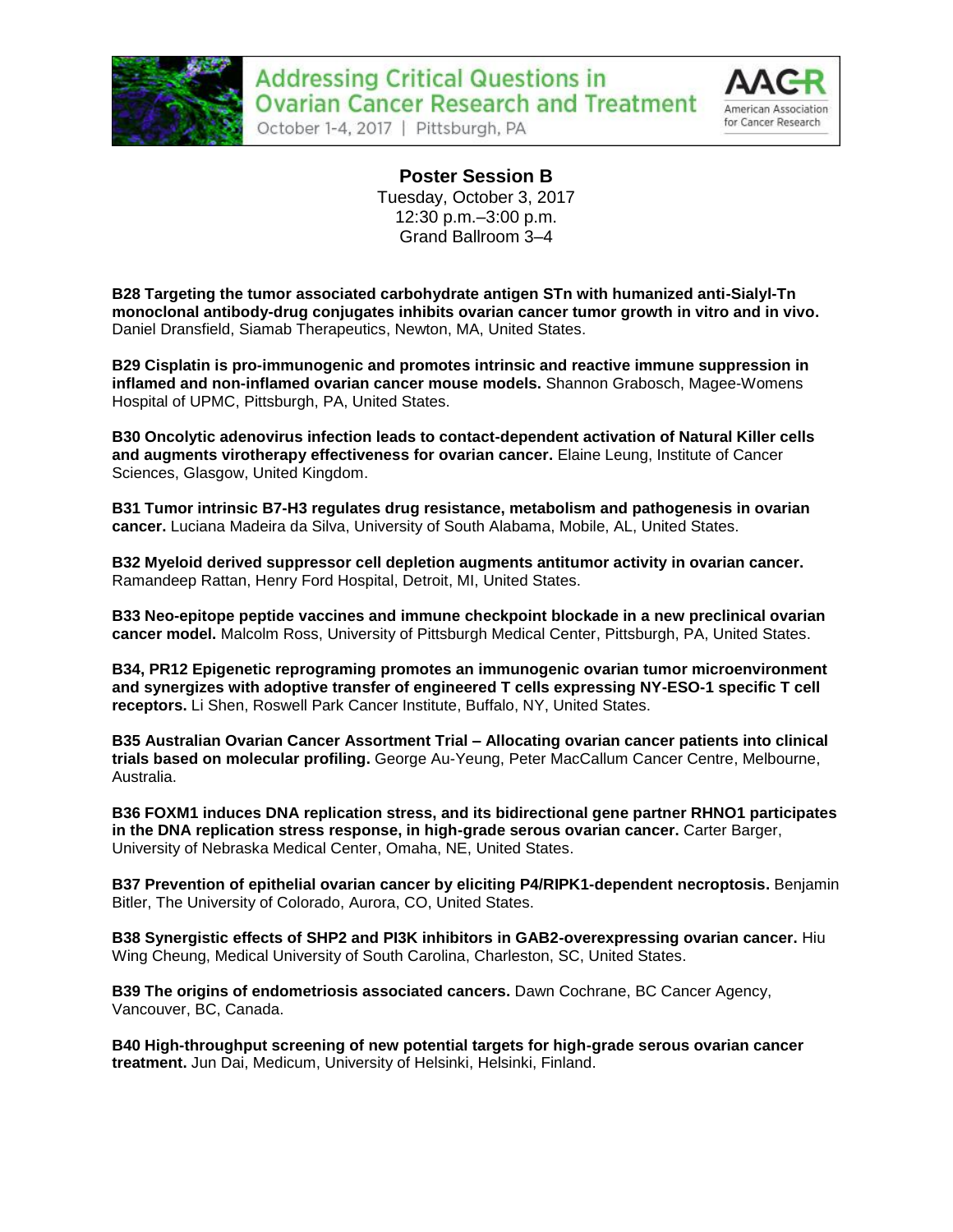

## **Addressing Critical Questions in Ovarian Cancer Research and Treatment**

October 1-4, 2017 | Pittsburgh, PA



**Poster Session B** Tuesday, October 3, 2017 12:30 p.m.–3:00 p.m. Grand Ballroom 3–4

**B41** Studying the effect of germline polymorphisms on somatic hotspot mutations in  $\lt$ i>TP53 $\lt$ i> **for the treatment of high-grade serous ovarian carcinoma.** Cristabelle Madona de Souza, Kansas University Medical Center, Kansas City, KS, United States.

**B42 The cell adhesion molecule, L1CAM, is important for the dissemination and metastasis of fallopian tube precursor lesions.** Kai Doberstein, University of Pennsylvania, Perelman School of Medicine, Ovarian Cancer Research Center, Philadelphia, PA, United States.

**B43 Disruption of the YAP-LATS2 feedback loop switches ovarian cells from YAP-induced senescence to malignant transformation.** Chunbo He, University of Nebraska Medical Center, Omaha, NE, United States.

**B44 Early loss of monoubiquitylation of H2B alters key metabolic and immune signaling pathways promoting the progression of high-grade serous ovarian cancer.** Jagmohan Hooda, University of Pennsylvania, Philadelphia, PA, United States.

**B45 Amplification of ADNP and CEP250 promotes poor prognosis in high-grade serous ovarian cancer.** Kubra Karagoz, Cancer Institute of New Jersey, New Brunswick, NJ, United States.

**B46 DICER1 and FOXL2 mutations correlate with clinicopathologic features of ovarian Sertoli-Leydig cell tumors.** Anthony Karnezis, University of British Columbia, Vancouver, BC, Canada.

**B47 Rgnef (p190RhoGEF/Arhgef28) loss impairs ovarian tumor metastatic growth.** Elizabeth Kleinschmidt, UC San Diego, La Jolla, CA, United States.

**B48 Recurrent gene fusions are common in high-grade serous ovarian cancer.** Rainer Lehtonen, University of Helsinki, Helsinki, Finland.

**B49 The role Of LATS kinases in regulation of CDK4/6 in ovarian cancer.** Larisa Litovchick, Virginia Commonwealth University, Richmond, VA, United States.

**B50 YAP induces development of mesenchymal subtype of high grade serous ovarian cancer from granulosa cells.** Xiangmin Lv, Massachusetts General Hospital, Boston, MA, United States.

**B51 Mutant p53-UCHL1 axis regulates proteasome machinery and promotes high-grade serous ovarian cancer progression.** Sumegha Mitra, Medical Sciences Program, Indiana University School of Medicine, Bloomington, IN, United States.

**B52 Multifunctional adipokine Apelin/APJ pathway cell autonomously promotes ovarian cancer tumorigenesis.** Deepika Neelakantan, University of Oklahoma HSC, Oklahoma City, OK, United States.

**B53 Estrogen receptor beta 2 (ERβ2)- p53- FOXM1 signaling axis in high grade serous ovarian cancer (HGSOC): Underlying mechanisms and implications for resistance to therapy.** Chetan Oturkar, Roswell Park Cancer Institute, Buffalo, NY, United States.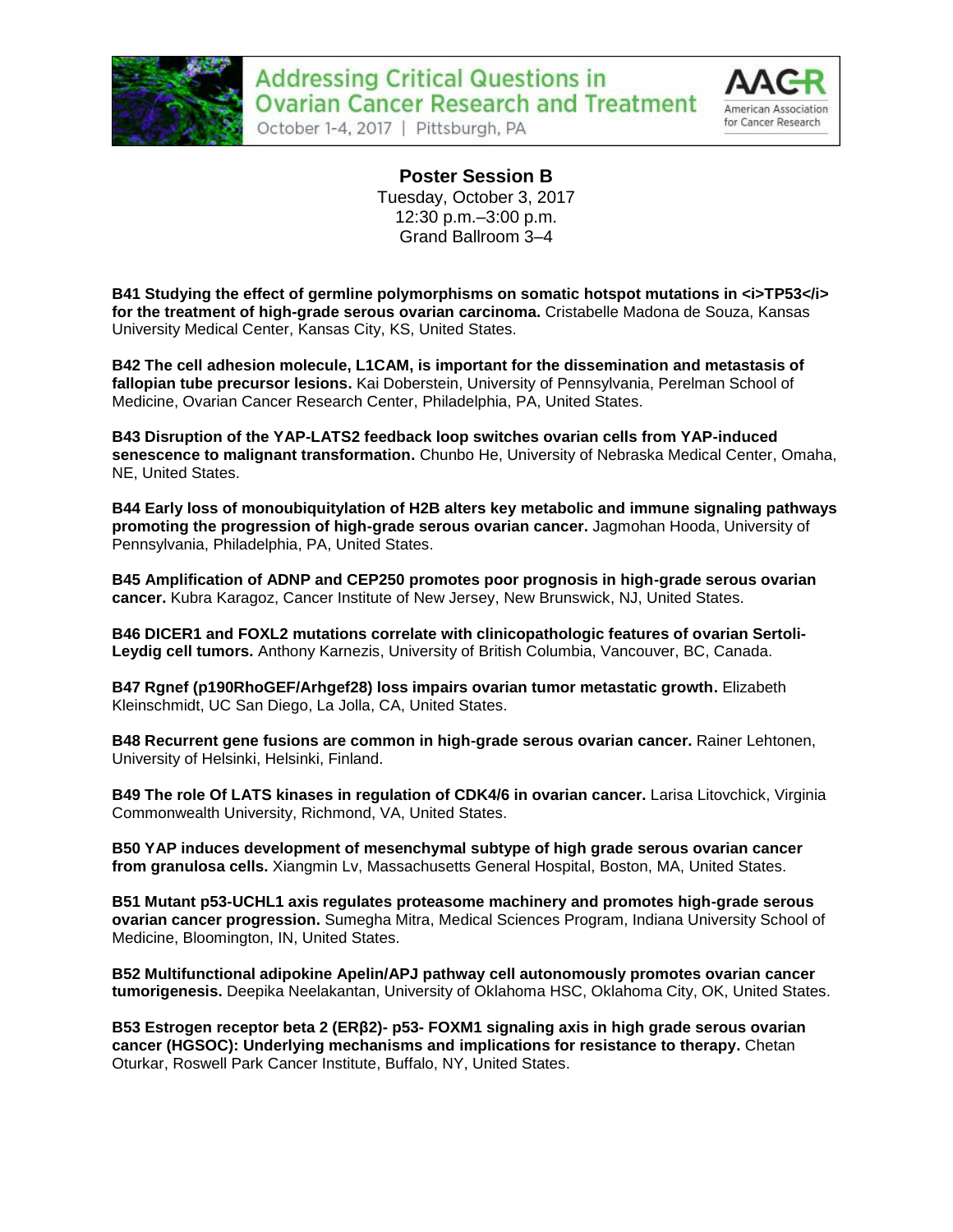



**Poster Session B** Tuesday, October 3, 2017 12:30 p.m.–3:00 p.m. Grand Ballroom 3–4

**B54, PR13** *TERT* **is frequently mutated in adult-type granulosa cell tumors of the ovary compared to other malignant sex cord-stromal tumours.** Jessica Pilsworth, University of British Columbia, Vancouver, BC, Canada.

**B55 Recurrent transcriptional remodeling events and acquired fusion RNAs in relapsed ovarian cancers.** Nolan Priedigkeit, University of Pittsburgh, Pittsburgh, PA, United States.

**B56 PTEN loss in the fallopian tube induces hyperplasia and ovarian tumor formation.** Angela Russo, University of Illinois at Chicago, Chicago, IL, United States.

**B57 Adhesion and beyond: CD44 in ovarian cancer spheroids.** Joelle Sacks, University of Illinois at Chicago, Chicago, IL, United States.

**B58 Progesterone receptor (PR) isoforms drive distinct cell-cell interactions and gene expression programs in human fallopian tube models of early HGSOC.** Megan Seibel, Masonic Cancer Center, University of Minnesota, Minneapolis, MN, United States.

**B59 Single-cell sequencing as a prognostic and predictive tool for ovarian cancer therapy.** Timothy Starr, University of Minnesota, Minneapolis, MN, United States.

**B60 Systematic approach for identifying and validating novel therapies and targets for ovarian cancer.** Alejandro Villar-Prados, UT MD Andersion Cancer Center, Houston, TX, United States.

**B61, PR14 CRISPR/Cas9-mediated** *Trp53***,** *Brca1***,** *Brca2***,** *Pten***, and** *Nf1* **knockout to generate improved murine models of ovarian high grade serous carcinoma.** Josephine Walton, The University of Glasgow, Glasgow, United Kingdom.

**B62 DDB2 represses ovarian cancer cell dedifferentiation by suppressing ALDH1A1.** Qi-En Wang, The Ohio State University, Columbus, OH, United States.

**B63 The role of endometrium in endometriosis-associated ovarian cancer.** Michael Wilson, Michigan State University, Grand Rapids, MI, United States.

**B64 The novel ZIP4 regulation and its role in cancer stem cell-related activities in ovarian cancer.**  Yan Xu, Indiana University School of Medicine, Indianapolis, IN, United States.

**B65 Modeling HGSOC using fallopian tube organoid cultures.** Shuang Zhang, Laura and Isaac Perlmutter Cancer Center, New York University Langone Medical Center, New York, NY, United States.

**B66 miRNA 3'UTR activity driven enrichment of ovarian tumor-initiating cells (TICs) to overcome the barriers of heterogeneity and TIC plasticity.** Anil Belur Nagaraj, Case Western Reserve University, Cleveland, OH, United States.

**B67 Anti-tumor effect of black tea pigments, theaflavin-3/3'-gallate against cisplatin-resistant ovarian cancer cells.** Yi Chen, Alderson Broaddus University, Philippi, WV, United States.